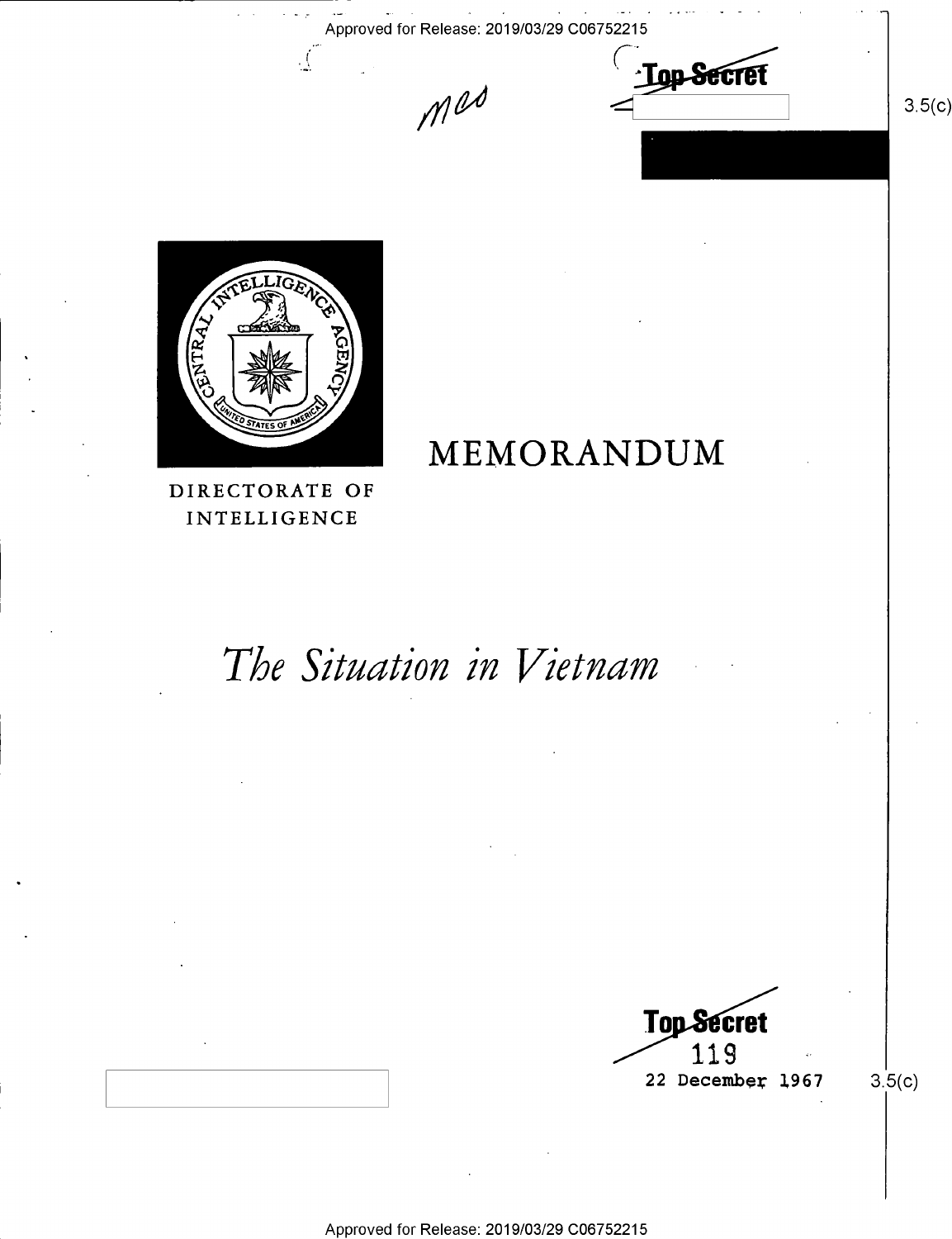| Approved for Release: 2019/03/29 C06752215 | 3.5(c) |
|--------------------------------------------|--------|
| <b>DOP-SECRET</b>                          |        |

 $3.5(c)$ 

| Information as of 1600 |  |  |
|------------------------|--|--|
| 22 December 1967       |  |  |
|                        |  |  |

\ \ s.5(¢)

#### H IGHL IGHTS

 $\overline{\phantom{0}}$ 

Another Chinese antiaircraft artillery division has apparently moved into South China; this suggests that one of the Chinese antiaircraft divisions in North Vietnam may be replaced.

I. The Military Situation in South Vietnam: Five South Vietnamese civilians were killed and nearly 50 wounded during and enemy mortar and rocket barrage just south of Hue late on 21 December. Additional enemy mortar attacks and skirmishes were reported in scattered areas, but no large-scale fighting developed (Paras. 1-2). US forces have begun a new operation in the Loc Ninh - Bu Dop area along the Cambodian border northwest of Saigon (Paras. 3-5).

II. Political Developments in South Vietnam: The lower house of the National Assembly joined the Senate in voting down the government's partial mobilization decree (Paras. l-2). The Senate on 22 December elected Nguyen Van Huyen as its permanent chairman (Paras. 3-4). General Khang has voiced his discontent with President Thieu's leadership and has predicted the military will have to remove him after the war if he does not improve (Paras. 5-6). Four of 26 Da Nang "strugglers" were convicted of treason and given relatively light sentences (Para 7). Strikes threaten transportation and electrical services (Paras. 8-10).

III. Military Developments in North Vietnam: There is nothing of significance to report.

'IV. Other Communist Military Developments: Themovement of another Chinese Communist antiaircraft artillery division to South China suggests that one of the Chinese divisions in North Vietnam may be replaced (Paras. l—3).

 $\cdot$   $\cdot$  i  $\cdot$ 

 $\text{TOP}$  SECRET  $\boxed{\qquad \qquad}$  3.5(c)

 $3.5(c)$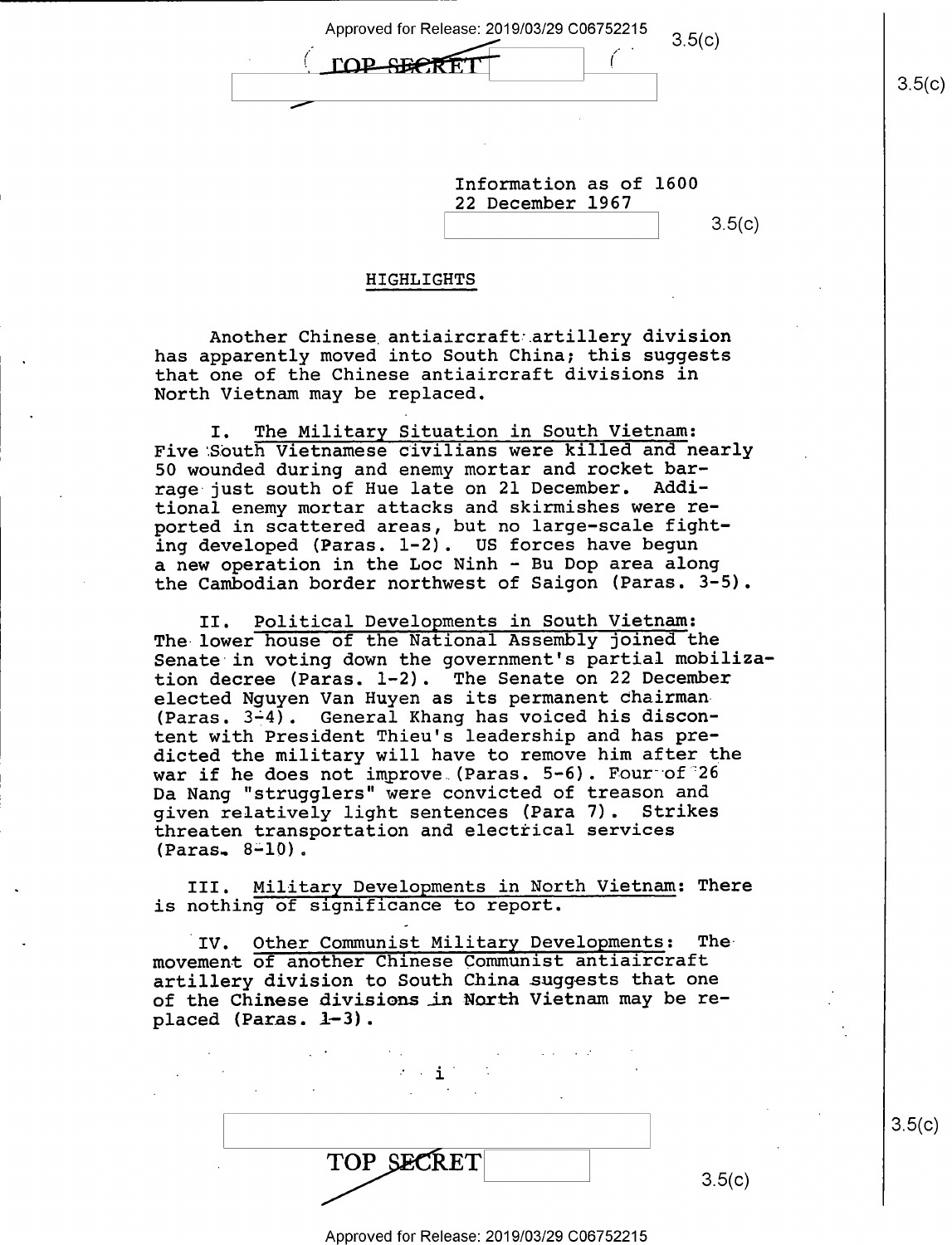Approved for Release: 2019/03/29 C06752215 3.5(c)

 $($  OP SECRET

V. Communist Political Developments: Hanoi<br>is apparently taking a cautious approach to Presi-<br>dent Johnson's recent television remarks in much<br>the same manner as it treated Ambassador Goldberg's<br>remarks of 2 November regar

|                                            | 3.5(c) |
|--------------------------------------------|--------|
| TOP SECRET                                 |        |
|                                            |        |
| Approved for Release: 2019/03/29 C06752215 |        |

ii

 $3.5(c)$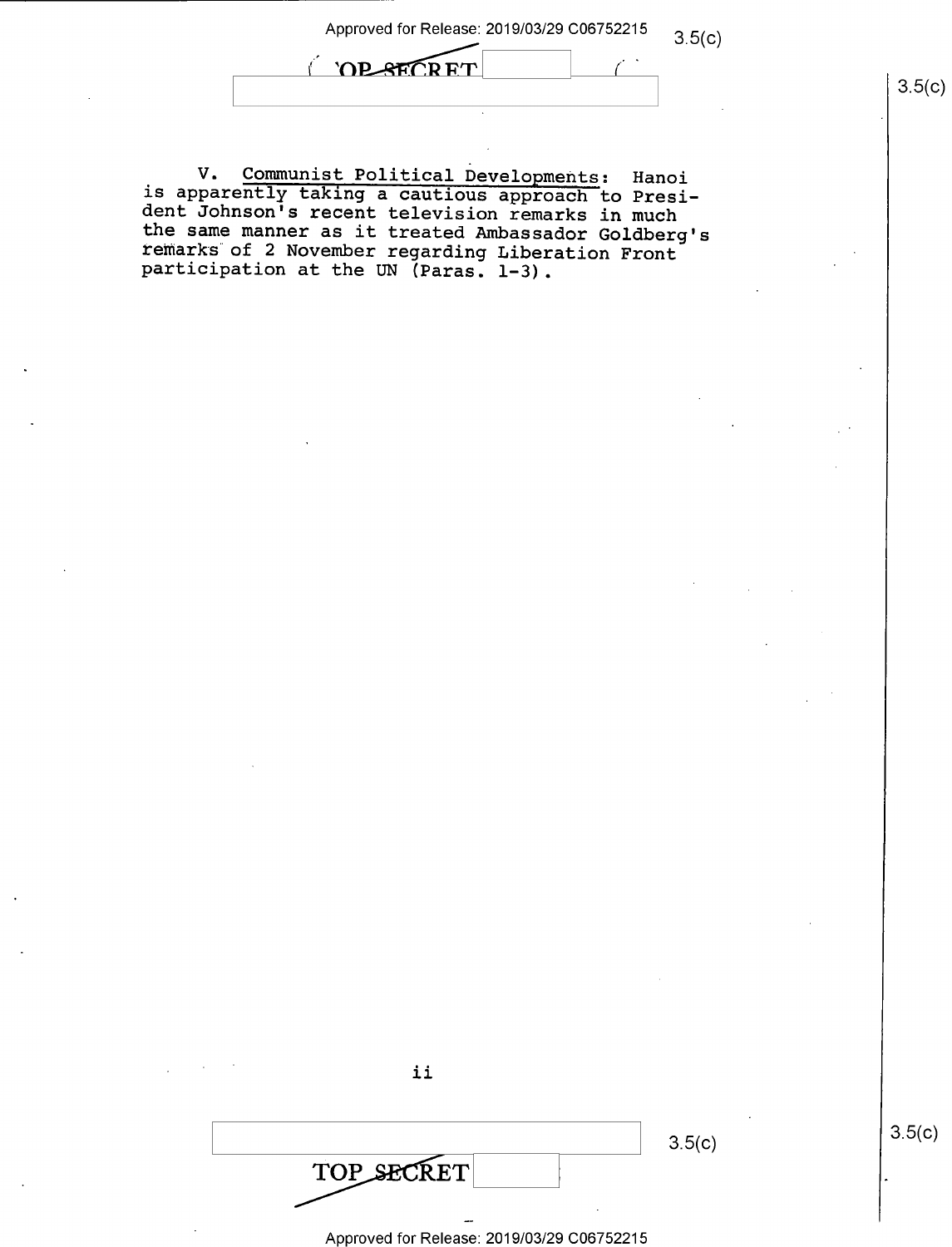Approved for Release: 2019/03/29 C06752215

| <b>SECRET</b> |  | 3.5(c) |
|---------------|--|--------|
|               |  |        |

#### I." THE MILITARY SITUATION IN SOUTH VIETNAM

l. Five South Vietnamese civilians were killed and nearly 50 wounded on 21 December during a 45 minute mortar and rocket barrage directed at the Thua Thien Provincial Reconnaissance Unit compound<br>just south of Hue. Ten houses were destroved. An just south of Hue. Ten houses were destroyed. allied reaction force drove off the attackers.

2. Other enemy mortar attacks and skirmishes<br>were reported in scattered parts of the country on 21-22 December, but no large-scale fighting developed. The recent step-up in terrorist incidents in the Saigon area has continued. A terrorist threw a grenade into a group of US servicemen standing at a bus stop early on 22 December; five were wounded.

### New Allied Sweep in Northern III Corps

3. The 1st and 2nd Battalions of the US 11th<br>Armored Cavalry Regiment began Operation FARGO in northern Binh Long and Phuoc Long provinces early on 22 December. The operation is directed against three subordinates of the Viet Cong 9th Infantry Division--the 271st, 272nd, and the 273rd regiments-currently scattered in the Loc Ninh — Bu Dop area of northern III Corps.

4. The Viet Cong 9th Division is estimated at ' nearly 4,000 men. Another 4,000 enemy troops--including the headquarters of the North Vietnamese 7th Division, the Viet Cong 275th Regiment, and the North Vietnamese 88th Regiment—-are believed situated within seven miles of the area of the operation.

5. Some of these Communist main force units have recently suffered heavy losses and may attempt to avoid the US force. Nevertheless, other units<br>such as the North Vietnamese 88th Regiment may offer stiff resistance in order to protect sensitive base<br>and supply areas and the withdrawal and/or the infiltration of other enemy forces.

| 22 December 1967                           |        |
|--------------------------------------------|--------|
| $T-1$                                      |        |
| <b>TOP SECRET</b>                          | 3.5(c) |
| Approved for Release: 2019/03/29 C06752215 |        |

 $3.5(c)$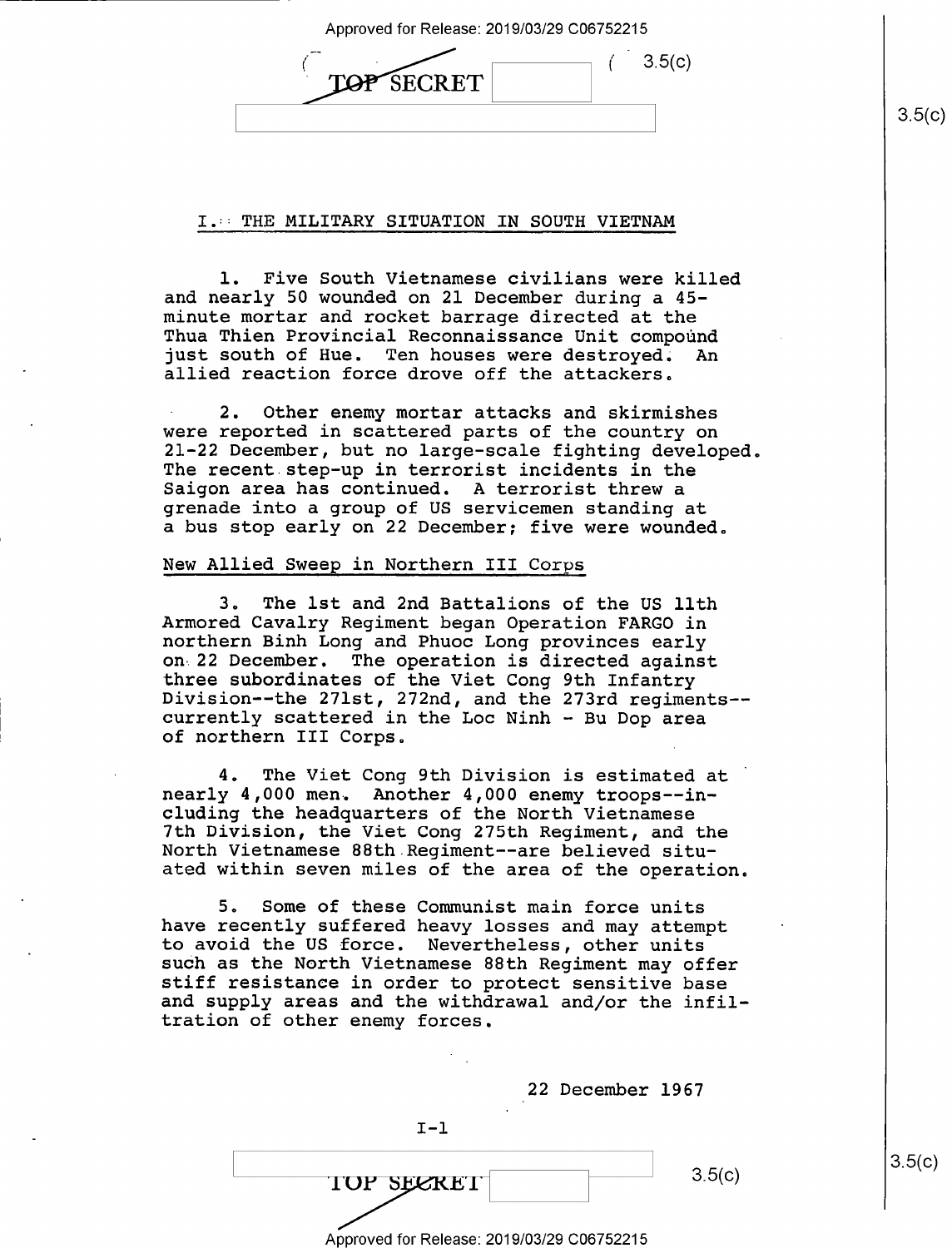Approved for Release: 2019/03/29 C06/522153.5(c)

 $\mathcal{C}^{\pm}$ 

#### II. POLITICAL DEVELOPMENTS IN SOUTH VIETNAM

**TOP SECRET** 

1. The government's bid to have the National<br>Assembly endorse its partial mobilization decree<br>was rejected by the Lower House on 21 December.<br>The Lower House's action follows a similar move by<br>the Senate and clears the dec

2. Despite its setback, the government is<br>going ahead with plans to implement the contro-<br>versial decree. It was announced in Saigon on 2l<br>December that veterans in the 18-33 age bracket<br>will be recalled in 1968.

## Upper House Chairman Elected

 $\mathcal{L}_{\mathcal{L}}$ 

3. The Senate on 22 December elected Nguyen<br>Van Huyen, a Catholic, as its permanent chairman.<br>Huyen, President Thieu's favorite for the post,<br>beat out the popular Tran Van Don who had been the<br>leading contender for the pos

4. Senator Nguyen Van Ngai, a Revolutionary<br>Dai Viet Party member, recently disclosed to an<br>embassy officer the formation last week in the<br>Senate of a new coalition of about 40 senators<br>calling themselves the Group of Inde



#### Approved for Release: 2019/03/29 C06752215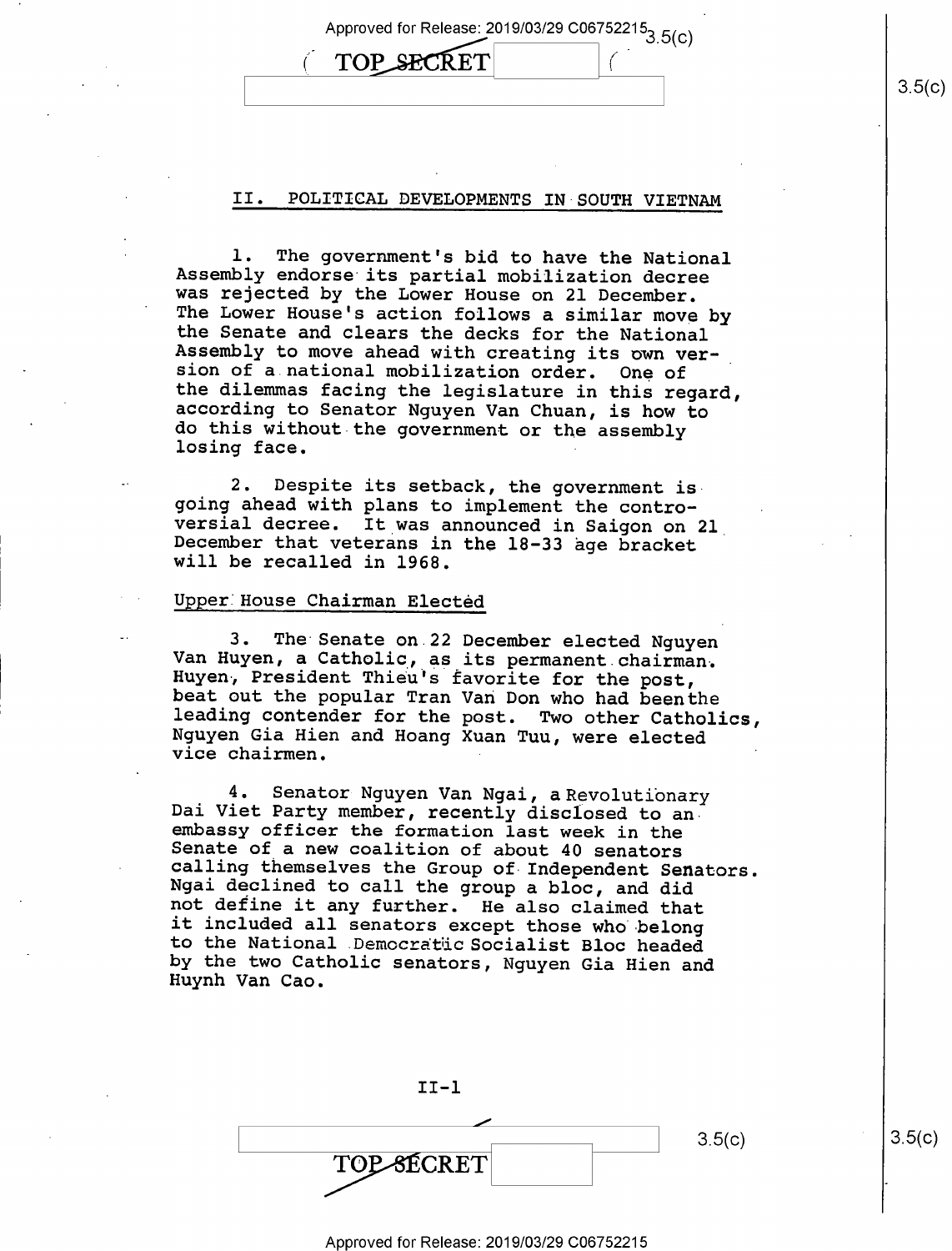| Approved for Release: 2019/03/29 C06752215 |        |  |
|--------------------------------------------|--------|--|
| TOP SECRET                                 | 3.5(c) |  |
|                                            |        |  |

 $3.5(c)$ 

 $3.5(c)$ 

## Discontent Among the Military

5. General Le Nguyen Khang, III Corps com-<br>mander, has again voiced his discontent with Presi-<br>dent Thieu's leadership of the government. Khang is<br>particularly disappointed with Thieu's failure to<br>initiate any major progra

6. Khang also expressed doubts that the gov-<br>ernment would be able to make any significant head-<br>way against corruption. He does not, however,<br>entirely blame the government for its failure,<br>claiming that corruption is an i corruption may sweep in lower officials who do not<br>have protection. Part of the problem in rounding<br>up big offenders is finding subordinates who are<br>willing to risk their careers by testifying against<br>corrupt superiors.

## -"Strugglers" Convicted

7. According to a late press report, four<br>former members of the Buddhist "struggle" effort<br>of early 1966 were convicted of treason on 22 December. Twenty-two other defendants, all military<br>officers, were reportedly acquitted. Prominent among<br>those convicted were the former mayor of Da Nang,<br>Dr. Nguyen Van Man, and a former area commander in<br>Quang Nam Province

22 December 1967

| $TT-2$            |            |
|-------------------|------------|
| <b>TOP SECRET</b> | $3.5(c)$ . |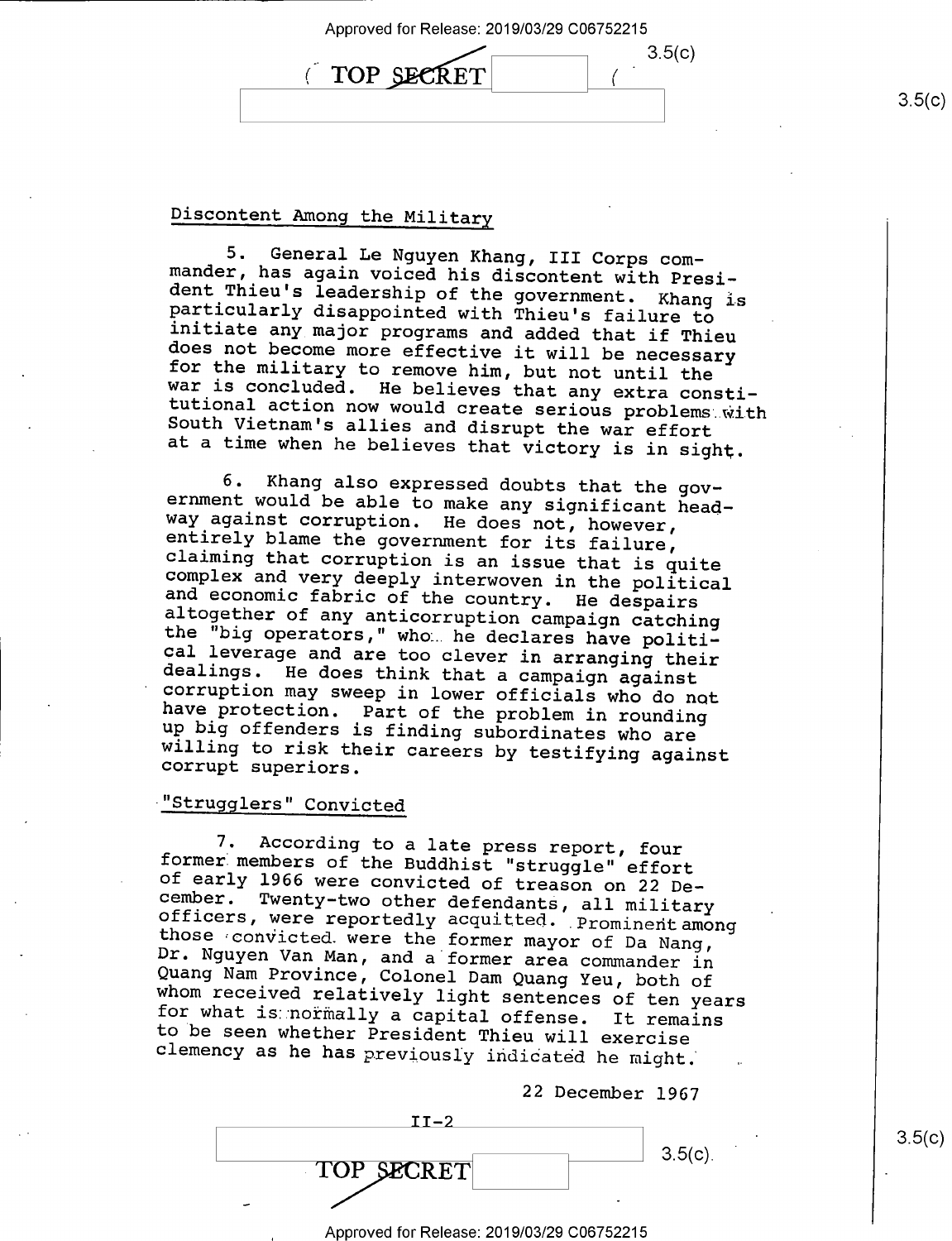Approved for Release: 2019/03/29 C06752215 3.5(c) TOP SECRET

#### Strikes and Strike Threats

8. Workers have struck.both Pan American and Air America demanding substantial wage increases, and electrical workers are again threatening to strike since they are not convinced they will get the benefits they have been promised. Four hundred Vietnamese walked off their jobs at Pan American on 21 December to enforce their demand for a 30—percent increase in wages, maintaining they will continue striking until their demands are met. The situation has been aggravated by a false rumor that the company would import foreign workers to continue service.

9. At Air America, 700 Vietnamese employees struck on 22 December after no agreement was reached on their demands for a 40-percent wage increase and other benefits. "The embassy reports that Air America's operations may be drastically curtailed if the company's foreign workers also strike in support of their own demands for an 80 percent increase in wages.

l0. In addition to these strikes, the electrical workers' union is once again threatening to strike on 25 :or 26 December against the Frenchowned power company whose franchise will be taken<br>over by the government on 31 December. The union over by the government on 31 December. apparently is dissatisfied with the letter from the minister of public works promising them a wage increase and bonuses, fearing that the government's commitments will not be kept. US officials are actively concerned with all of these labor difficulties and are trying to keep negotiating channels open.

|            | 22 December 1967<br>۰. |        |
|------------|------------------------|--------|
| $II-3$     |                        |        |
|            |                        |        |
| TOP-SECRET |                        | 3.5(c) |

 $3.5(c)$ 

 $3.5(c)$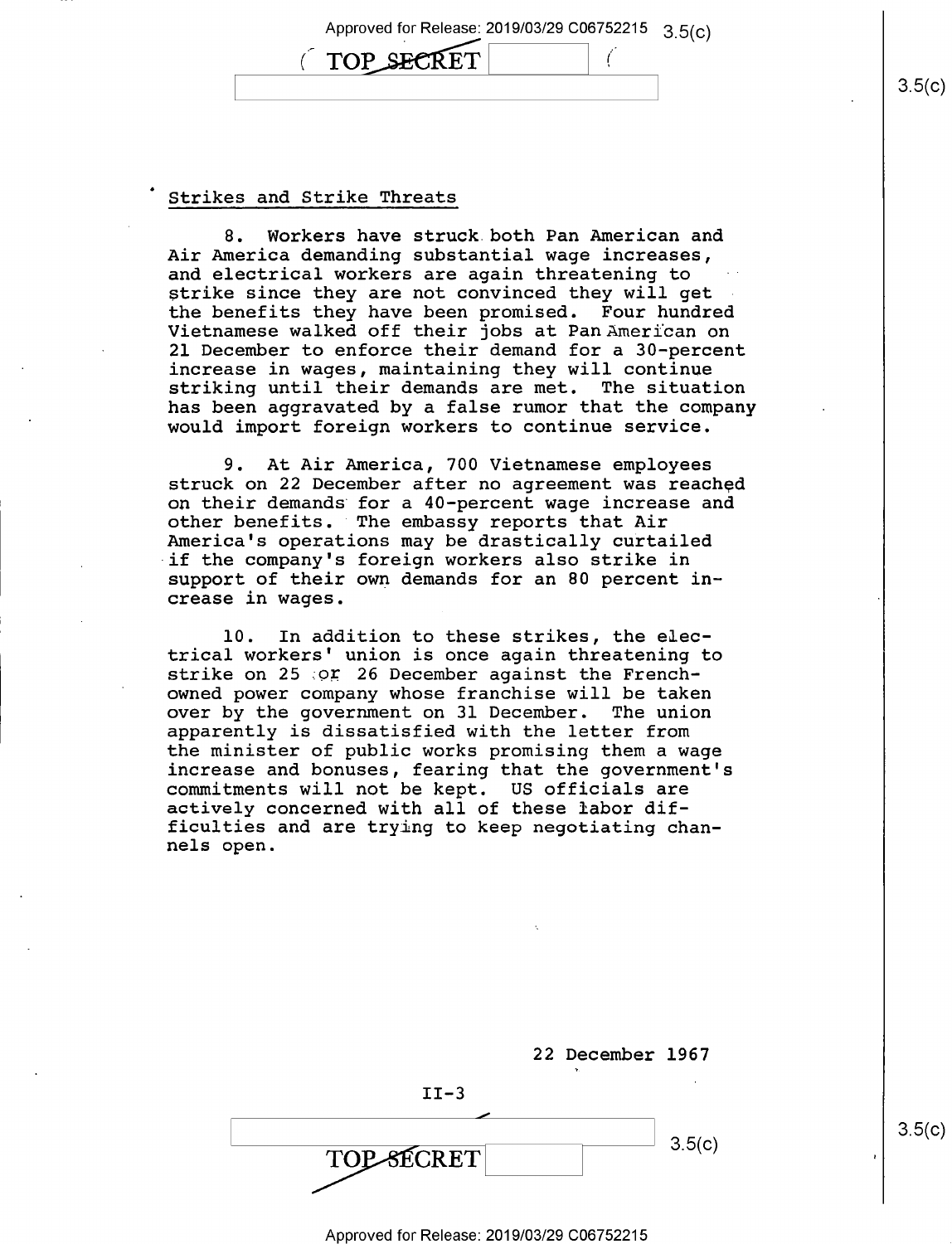| Approved for Release: 2019/03/29 C06752215<br><b>TOP SECRET</b> | 3.5(c) |  |
|-----------------------------------------------------------------|--------|--|
|                                                                 |        |  |

## III. MILITARY DEVELOPMENTS IN NORTH VIETNAM

## 1. There is nothing of significance to report.

22 December 1967

|            | 3.5(c) |  |
|------------|--------|--|
| TOP SECRET |        |  |
|            |        |  |

I II—l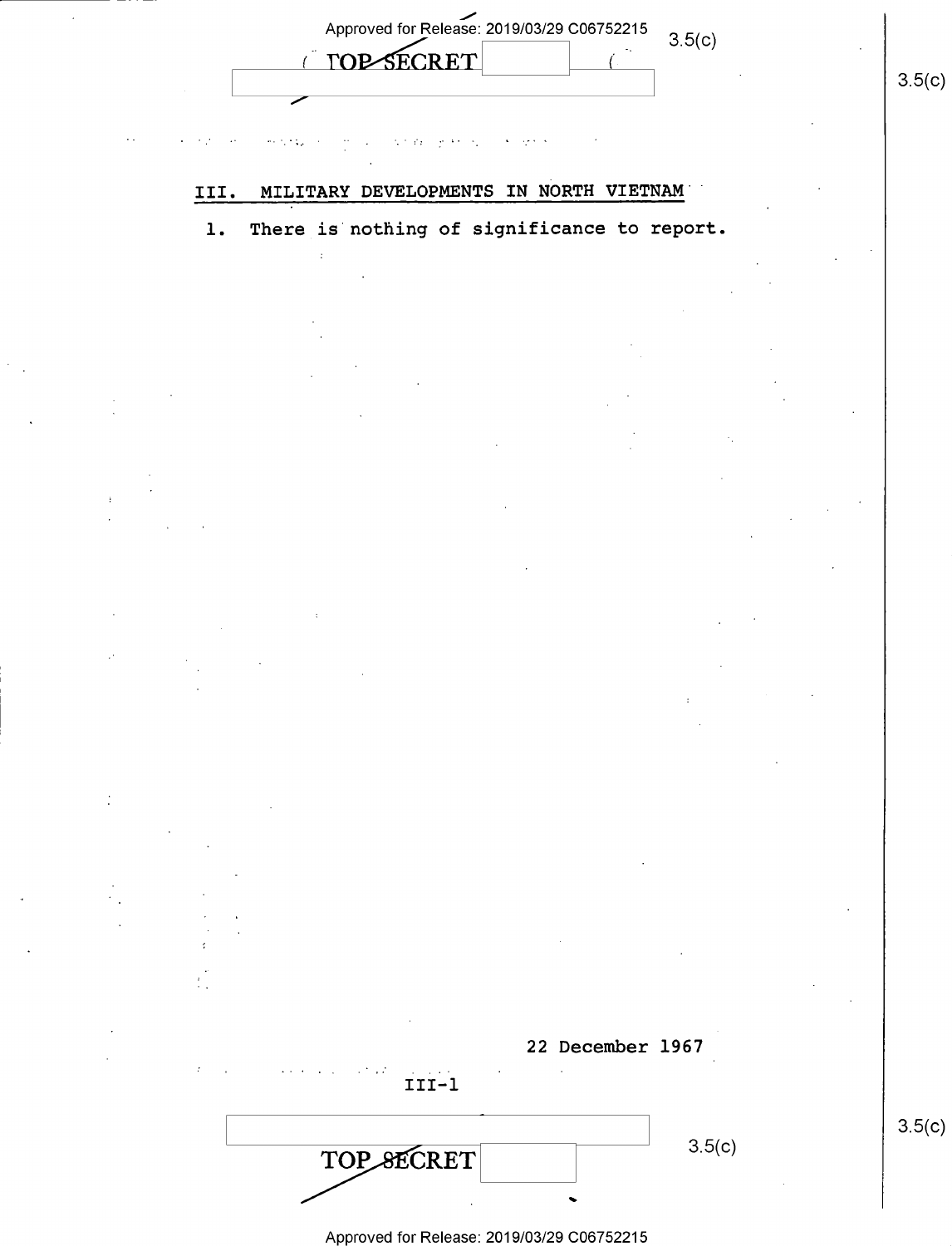Approved for Release: 2019/03/29 C06752215 $3.5(c)$ 

**{** 

| -<br>.<br>سعسرير |  |
|------------------|--|
|                  |  |

#### IV. OTHER COMMUNIST MILITARY DEVELOPMENTS

l. Another Chinese Communist Air Force antiaircraft artillery division has apparently moved into South China, possibly to release a unit already stationed there for duty in North Vietnam.

 $/104$ th Antiaircraft Artillery Division has moved into the Nanning/Ning—ming area. The previous location for this unit is not known.

2. The movement of the 104th could portend the replacement of the air force's 105th Antiair craft Artillery Division, which has been stationed in the Lang Son area of North Vietnam for over six months. Chinese antiaircraft units in the past have been rotated in and out of North Vietnam in six-toeight month cycles. Either the lllth or 113th divisions currently at Ning—ming would probably be the replacement. The newly arrived 104th would fill the gap at Ning-ming. The exmy's 64th Antiaircraft Artillery Division at Yen Bai in northwestern North Vietnam is also due for rotation soon.

3. The arrival of the 104th raises the number of major Chinese antiaircraft artillery units in the Nan-ning/Ning-ming area from five to as many as seven divisions. The normal contingent was three divisions until October l967.

22 December 1967

 $IV-1$  $3.5(c)$ **TOP-SECRET** 

 $3.5(c)$ 

 $3.5(c)$ 

3.3(h)(2)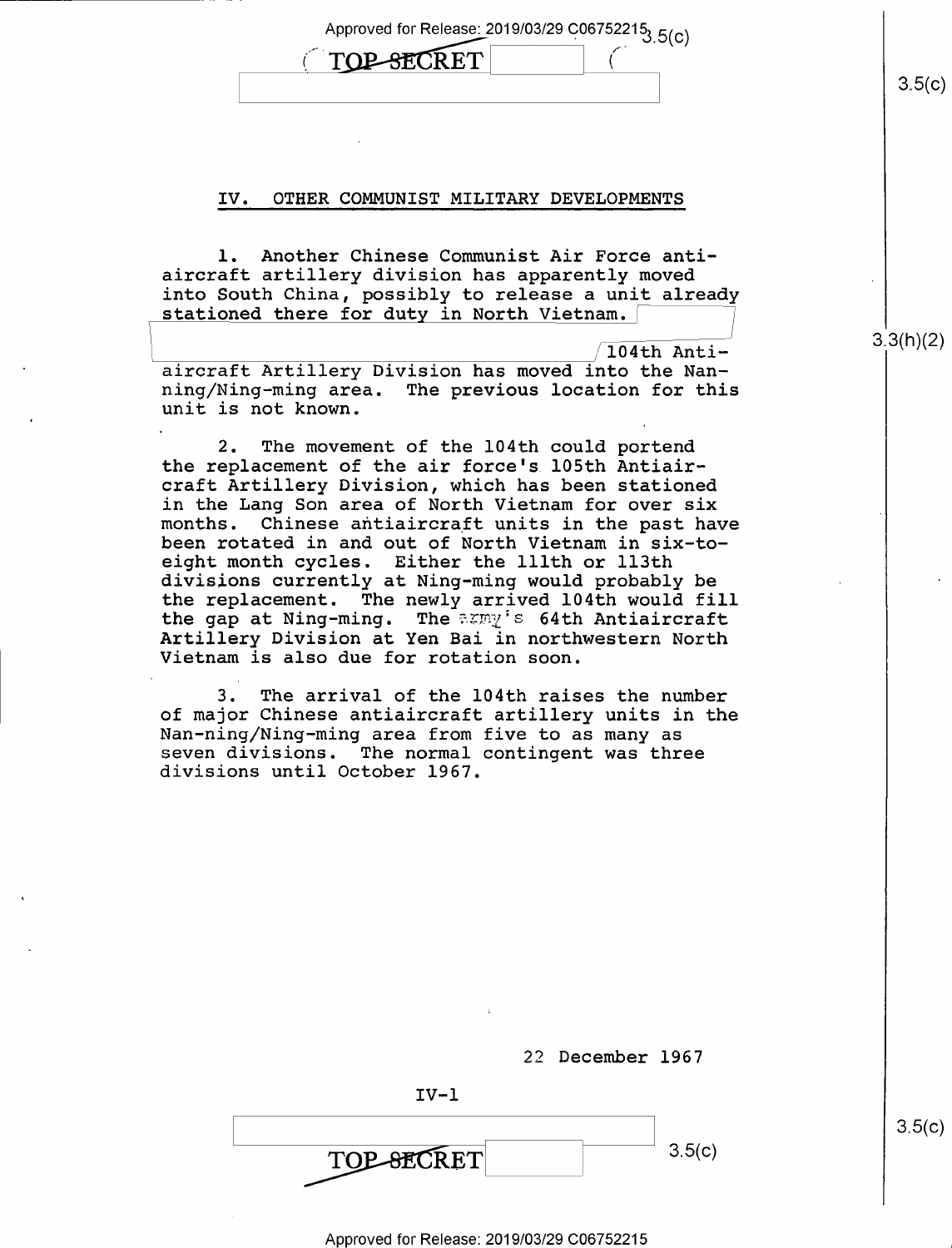Approved for Release: 2019/03/29 C06752215  $3.5(c)$ 

#### V. COMMUNIST POLITICAL DEVELOPMENTS

(TOP SECRET

l. The Vietnamese Communists are taking a<br>cautious public approach toward President Johnson's<br>television remarks about possible South Vietnamese<br>contacts with the Liberation Front. There has as yet been no official comment from either Hanoi or the Liberation Front.

2. The chief of the Front mission in Prague,<br>however, seems to have dismissed the President's<br>statements rather perfunctorily, but probably with-<br>out any authoritative instructions. A Czech news-<br>paper says he "answered" P any way either to ease the position of the Saigon puppets or to help the American imperialists solve their problems," he said.

3.' Hanoi appears to be wary of such brusque disclaimers, probably because it sees US encourage— ment of contacts between Saigon and the Front as another step toward bolstering the role of the Front in any future settlement. The Vietnamese<br>Communists took a similar approach toward Ambassador Goldberg's congressional testimony on 2 Novem-<br>ber in which he said the US would not stand in the<br>way of Front representatives appearing at the UN Security Council or at a Geneva-type conference.<br>They completely avoided comment on Goldberg's re-<br>marks at that time. Only after the US disclosed Front overtures for a presence at the United Nations did the Vietnamese Communists address them-<br>selves to the issue. Then both Hanoi and the Front denied the overtures and once again dismissed the competence of the UN on Vietnam issues.

|                              | 22 December 1967 |        |
|------------------------------|------------------|--------|
| $V-1$                        |                  |        |
| TOP SECRET<br>$\blacksquare$ |                  | 3.5(c) |

i Approved for Release: 2019/03/29 C06752215

 $3.5(c)$